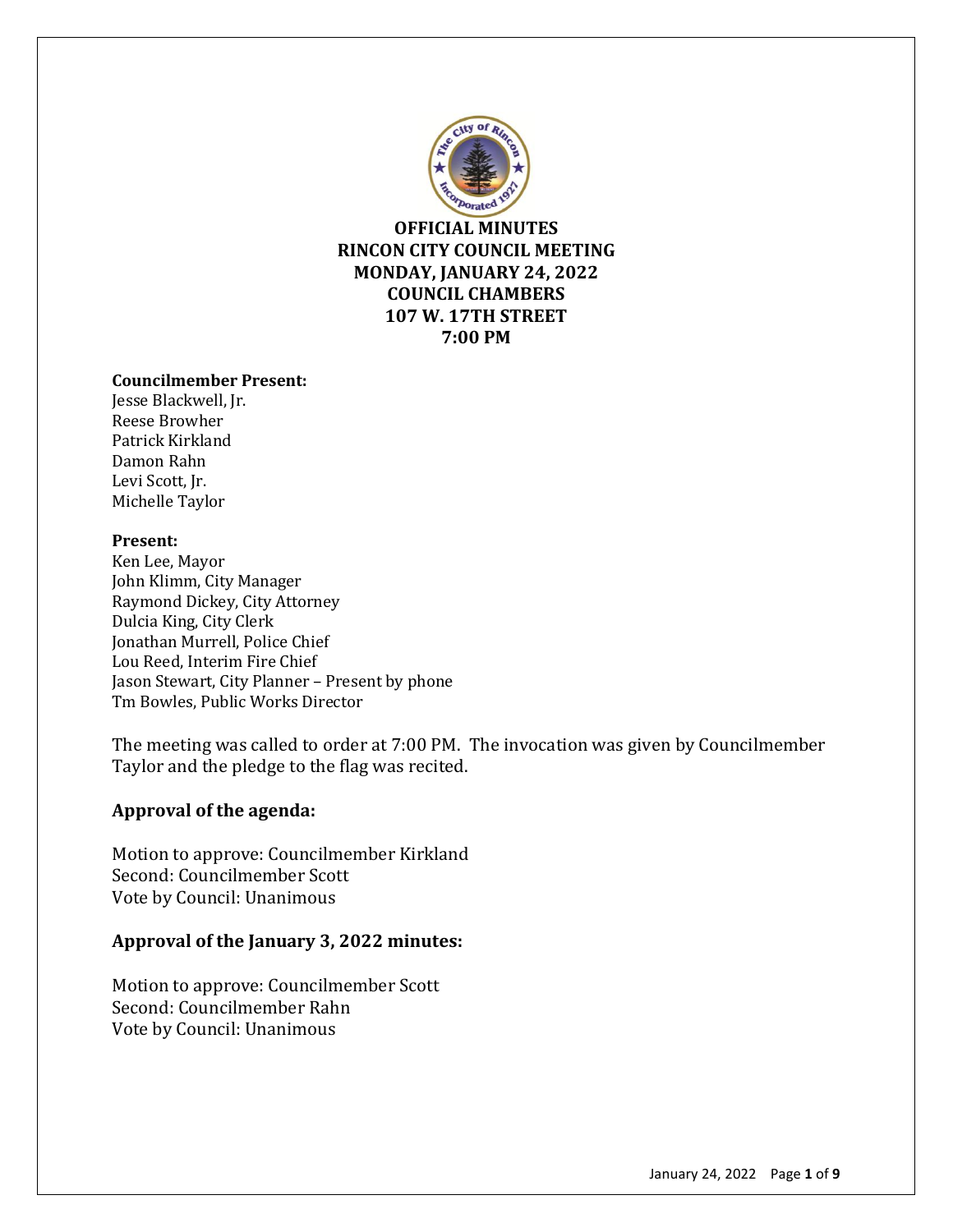# **Approval of the January 10, 2022 minutes with one grammatical correction:**

Motion to approve: Councilmember Blackwell Second: Councilmember Scott Vote by Council: 5 yes votes Councilmember Kirkland abstained

# **Update on the Live Oak Public Library - Rincon Branch by Rincon Representative Caren Blackwell.**

Caren Blackwell was present. Mrs. Blackwell said the board meets quarterly and the last meeting was January 12, 2022. She gave an update on the activities offered at the Rincon branch. Mrs. Blackwell said she is here tonight to ask for help with an expansion of the current library or a new building. Mayor Lee said as far as the future and as to what is needed that is going to be something that requires some collaboration with the Library Board, the County and us. We need to continue that conversation. Councilmember Scott said he thinks we need to make this a workshop item then we will be able to know what we can do.

# **Recognition of employees by Chief Murrell**

Chief Murrell recognized two employees, Kurtis Smith and Lawrence Harris. Kurtis Smith took it upon himself to take on the role of training coordinator. He was promoted to sergeant. Lawrence Harris was hired five years ago at that time we lost our whole CID and he took over and has grown investigations. He was promoted to sergeant.

Mayor Lee said it means a lot that we are promoting from within our departments. Another thing is your fellow officers always come when there is recognition and he is thrilled about that, it says a lot for the department and the camaraderie.

# **Old Business:**

**1. Vote on a request filed by Stop 'N Store requesting a Conditional Use Permit for 3 parcels located on 0 Ft. Howard Rd to procure use of property as a self-storage facility. The property is zoned GC (General Commercial); the parcels are owned by Jerry McNair. (Map and Parcel # R2570018 at 0.92 acres, R2570019 at .92 acres, and R2570020 @ 6.18 acres) (Tabled at the 1/10/2022 meeting)**

Motion to remove from the table: Councilmember Scott Second: Councilmember Blackwell Vote by Council: Unanimous

Jason Stewart said the Planning and Zoning Board recommended approval of this use with conditions as it relates to shielding the residential neighborhood from lighting, opaque screening being placed around the property, and following the Fort Howard Corridor Overlay guidelines and the applicant is proposing an additional condition to preserve existing vegetation. Jay Maupin, Maupin Engineering said they are proposing 15 foot buffer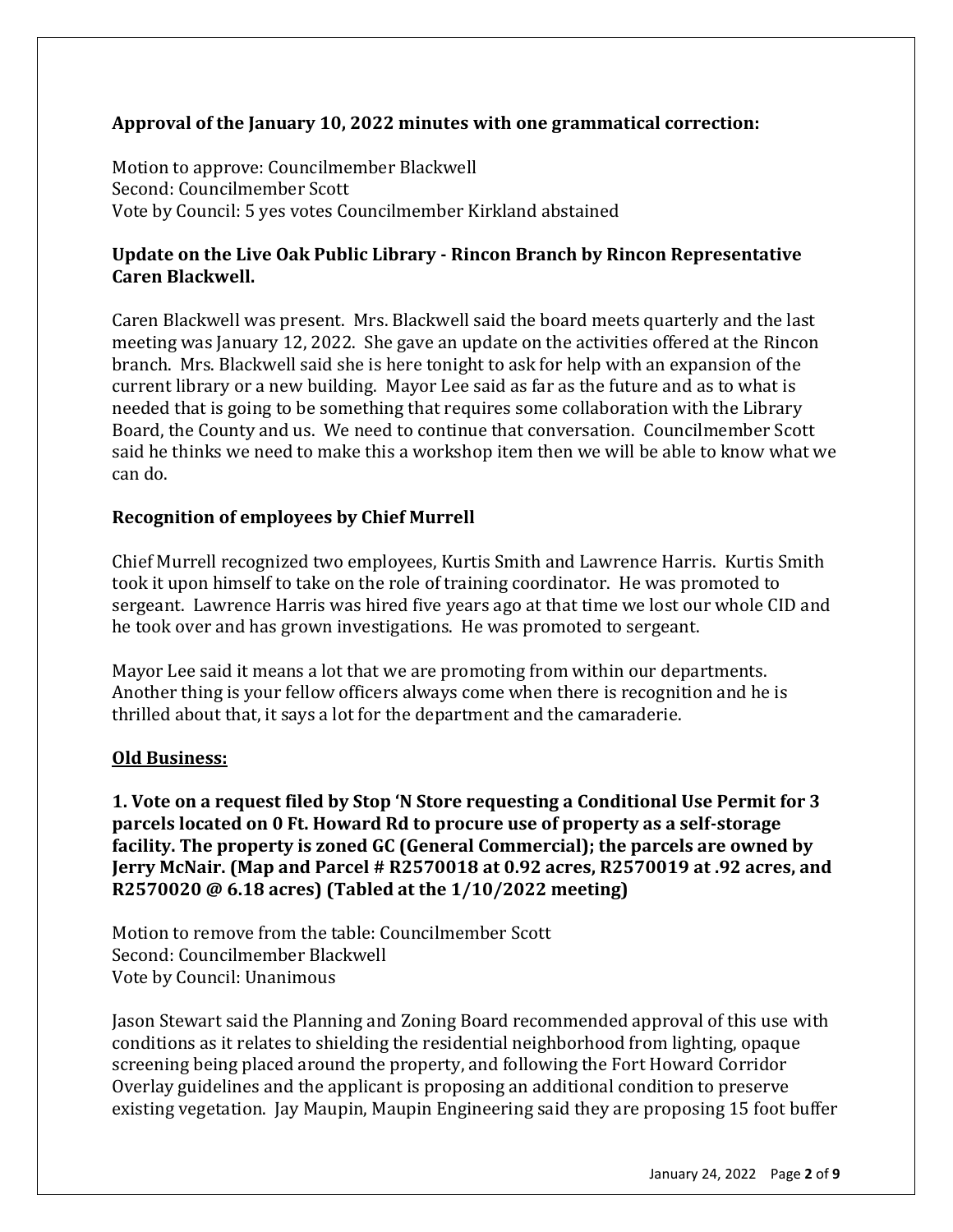across the front which is more than what Overlay requires. The larger pines trees in the front will stay. Mr. Klimm publicly recognized the property owner they have been most cooperative. Councilmember Kirkland asked about the paving, it will be concrete and asphalt.

Motion to approve: Councilmember Taylor Second: Councilmember Rahn Vote by Council: Unanimous

**2. Vote on the first reading of a petition filed by Greenland Developers requesting a Zoning Map Amendment for a 1,016.856 acre parcel located on 0 Hwy 21 to amend the zoning from PUD (Planned Unit Development) to LN (Limited Industrial); the parcel is owned by Greenland Developers Inc.. (Map and Parcel # R2610001) (Tabled at the 1/10/2022 meeting)**

Motion to remove from the table: Councilmember Browher Second: Councilmember Scott Vote by Council: Unanimous

Mayor Lee said when this was tabled there needed to be discussion with the developers and the City Attorney. Attorney Dickey said they are still working on the development agreement and have a meeting this coming Thursday. He recommends Council go forward with the first reading and hold the second until we can get the development agreement and look into any other issues.

Motion to approve: Councilmember Scott Second: Councilmember Blackwell Vote by Council: Unanimous

#### **New Business:**

# **1. Vote on the second reading of a petition filed by Chiragkumar Patel requesting a Zoning Map Amendment for a 4.46 acre parcel located at 0 Fort Howard Road to amend the zoning from R1 to GC (General Commercial); the property is owned by Kenneth P Rule. (Map and Parcel # 04750061A00)**

Charles Way representing Mr. Rule the property owner was present. Mr. Way said Mr. Patel did not realize until after both of the annexation readings that the Overlay District extended to this parcel and would restrict the uses of gas station, convenience store and car wash, which were three specific reasons that were listed on the application to annex. Everyone is concerned that even though it is General Commercial his specific use would not be allowed. So there was some discussion with Mr. Stewart and Attorney Dickey about possibly doing a text amendment, or somehow addressing this parcel being within it because it is on the corner and there are no other gas stations or convenience stores along the Fort Howard Road corridor. It seems like that provision is out of character with being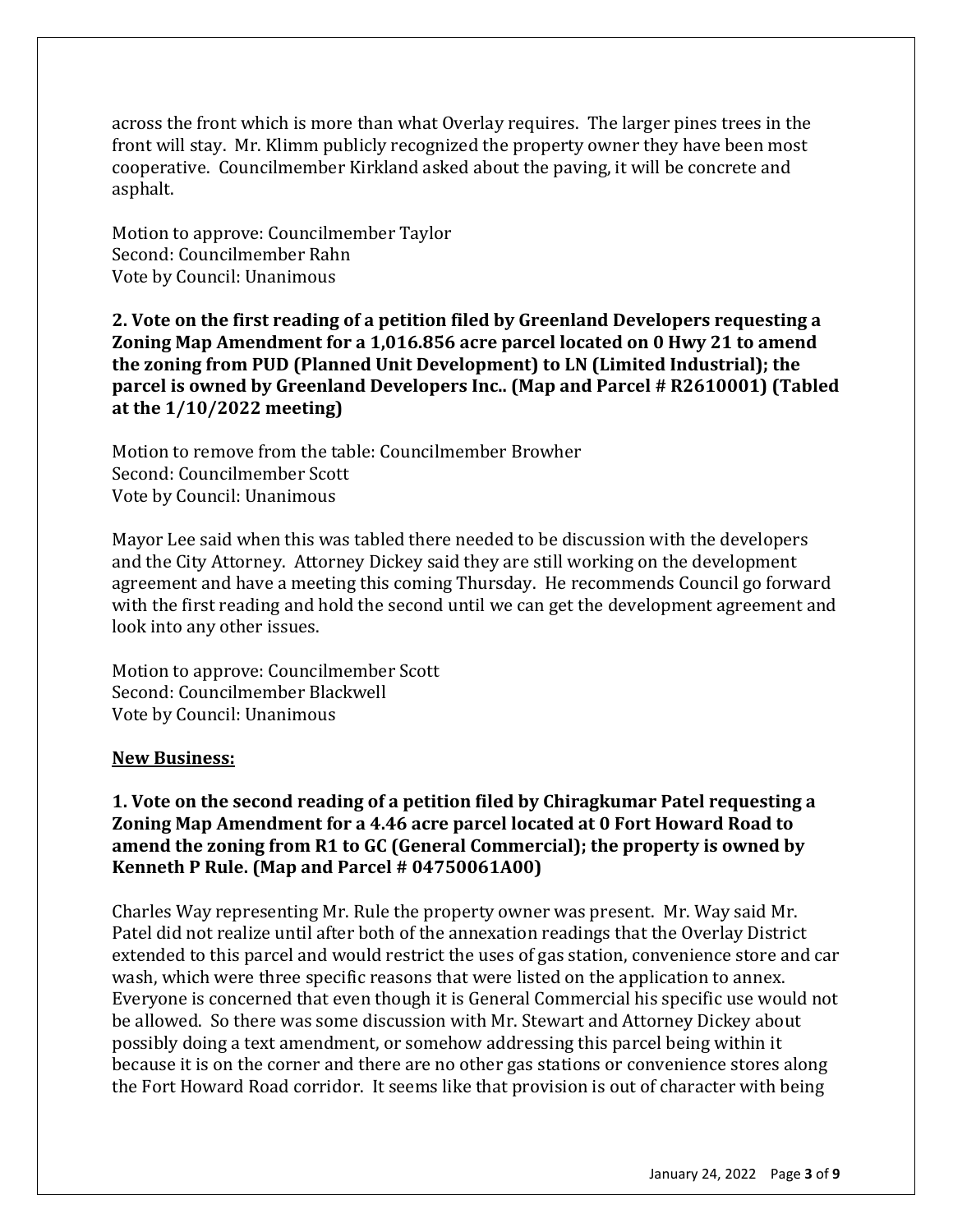on a major corner. They don't want to finalize the zoning unless there is an amendment in place to address the corridor issue.

Attorney Dickey said the owners took the property to the County Commissioners to get it subdivided for the purpose of putting in a convenience store, now it is before the City on an annexation. When the first reading occurred for General Commercial the application did have for a convenience store on it. Then it was realized that the Overlay District for Fort Howard prohibits convenience stores. The options we discussed with Mr. Way concerning this property was one you could let it be subject to the Overlay District and a convenience store would not be allowed there or we can stop the process, we will bring back an ordinance to void what we have done which will allow this particular property to remain in the County and get approval for a well and septic tank. The other option would be they can have an Old Augusta Road address and not be subject to the Fort Howard Overlay District. Mr. Way said when they got it subdivided in the County there was no use petition involved. The owner, Mr. Rule and the applicant's desire is to not have the zoning finalized while being in the Overlay District. They don't want to push anything through that is not desirable and want to be very transparent about what is going on.

Attorney Dickey said we are at a spot where we need guidance, are we going to amend the Overlay District, go with the Old Augusta address, or are we going to let the property stay in the unincorporated area. If we are going to discuss this further we will need to have a workshop.

Motion to table until February 14: Councilmember Scott Second: Councilmember Blackwell Vote by Council: 5 yes votes Councilmember Kirkland abstained

**2. Vote on the second reading of a petition filed by Kenneth P. Rule requesting a Zoning Map Amendment for a 67.95 acre parcel located at 1360 Fort Howard Road to amend the zoning from R1 to R4 (Residential); property is owned by Kenneth P Rule. (Map and Parcel # 04750061)**

Mr. Stewart said nothing has changed since the last meeting.

Motion to approve: Councilmember Rahn Second: Councilmember Scott

Councilmember Kirkland asked whether this property is owned by Simcoe Investments. Mr. Way said application was signed by Mr. Rule and Simcoe Investments, but Simcoe has owned it since December 28th.

Vote by Council: 5 yes votes Councilmember Kirkland abstained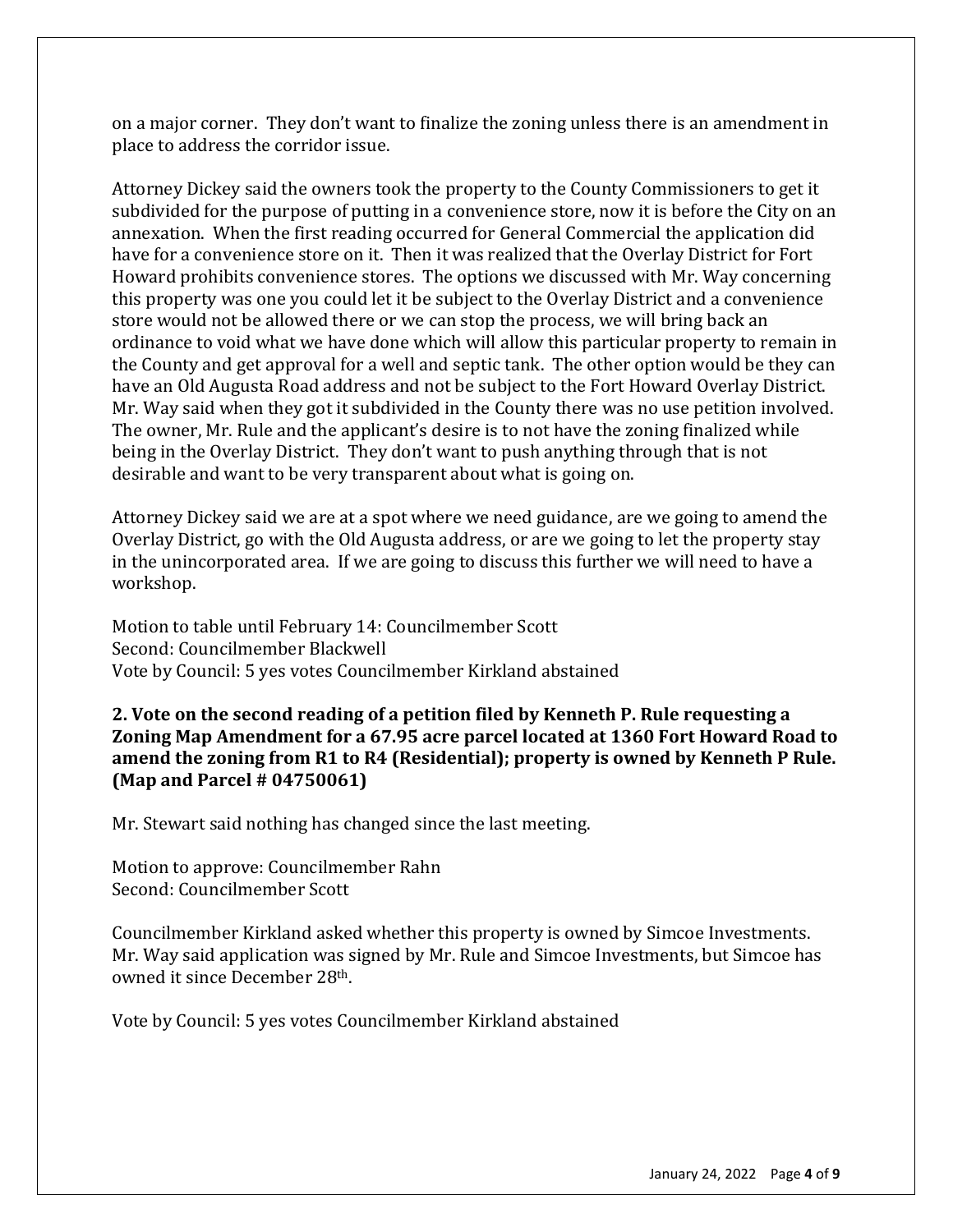# **3. Towne Park 82, LLC request approval of a name change at Towne Park East, Elizabeth Court to Legacy Court.**

Mr. Stewart said Towne Park 82, LLC is in the process of applying for permits to complete the development and there was a conflict with another Elizabeth Court that was developed in the City. This is simply changing the name of that street to Legacy Court.

Motion to approve: Councilmember Blackwell Second: Councilmember Taylor Vote by Council: Unanimous

### **4. Griffin Contracting request approval of pay request # 3 in the amount of \$81,234.81 for the 2021 Rincon TSPLOST – Middleground Road. LI #320.4100.549104**

Doug Morgan with EMC Engineering was present. Mr. Morgan said this is for the box culvert and waterline. Mayor Lee said he knows this is for work that has already been done, but he is not going to let this time pass without some conversation about where the project is at now and the difficulty we are having. Mr. Morgan said the issue is combination of base shortage and the railroad providing rail cars for transport of materials. It is supposed to be coming they are sending smaller loads down, even though he has prepaid for it, it is first come first serve bases. Mayor Lee said he hears what he is saying but he knows we have had three other projects going on at the same time as this project and they got done. It sounds like to him poor planning on their part. Mr. Klimm said it is hard for him to think about approving this when they have not preformed, why would we pay them right away and he hopes that Council would table this until we get clarity from Mr. Morgan.

Motion to table until February 14: Councilmember Kirkland Second: Councilmember Scott Vote by Council: Unanimous

# **5. Request approval to pay Geosyntec Consultants \$15,953.24 for the City of Rincon Watershed Protection Plan Long Term Monitoring - 2021. LI# 505.4440.522330**

Mr. Klimm said this is an annual request that is budgeted. They do a good job and it something that has to be done. Councilmember Rahn asked could we put this out to bid. Mr. Klimm said he would suggest if this was council desire that we do it early on because if we stopped this right now it could be problematic. Councilmember Browher said we should make a decision tonight so Mr. Klimm would know what to do next year. Councilmember Scott said all of these should be on an annual bid process. Councilmember Browher made the motion to approve and direct staff to put this out to bid next year.

Motion to approve: Councilmember Browher Second: Councilmember Rahn Vote by Council: Unanimous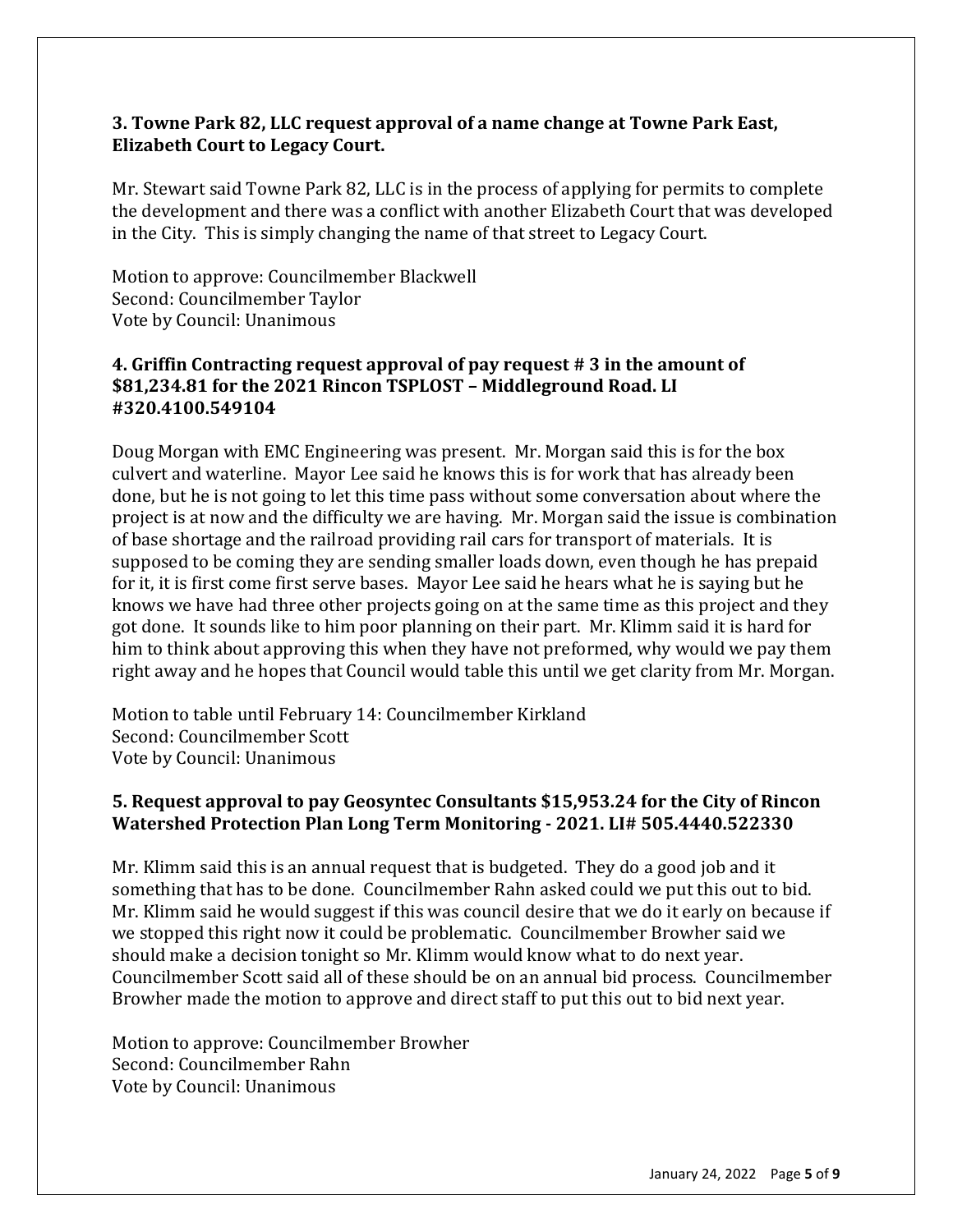## **6. Consideration to accept transfer of sanitation services agreement from Waste Pro of South Carolina, Inc. to Capital Waste Services, LLC.**

Jim Cinelli with Waste Pro was present. Mr. Cinelli said Waste Pro has been entertaining a possible acquisition from Capital Waste out of Columbia South Carolina. As part of due diligent and the contract they are here tonight assuming that if the deal goes through that Capital Waste assume the contract. Mr. Klimm said there has been ongoing issues, will quality of service go up, down or stay the same, are we going to keep getting calls from citizens that are not happy. The representative with Capital Waste said the customer service is what they were built on. Making sure the customers are happy. Mr. Klimm said in terms of Waste Pro will the staff stay in place, Mr. Cinelli said yes. Mayor Lee said we began to see a noticeable change, in a bad way, about six months ago. Mr. Cinelli said he has only been in this position for about six weeks. He met with Mr. Klimm to discuss the issues and he plans on having weekly staff meetings to address issues. Councilmember Scott said the biggest issue is recycling and the company has discouraged people from recycling. Mr. Cinelli said he has been in the field to make sure the service is being run and he will have calendars sent to residents with the recycling dates. There as discussion about recycling days, Track EZ, the online service request, reporting, the contract and rates. Attorney Dickey said what Council is here for is an assignment from Waste Pro to Capital Waste. Council can authorize Mayor Lee to execute an assignment document. If there is an addendum to the contract now is the time to do it. The addendum would be recycling is every other week instead of twice a month. Waste Pro and Capital Waste will move forward with an addendum and come back before Council.

No action taken.

# **7. Approval of a Resolution to update the signature cards for the City of Rincon Ameris Bank accounts.**

This will add the new Council members as signers for checks.

Motion to approve: Councilmember Kirkland Second: Councilmember Blackwell Vote by Council: Unanimous

#### **8. Consideration to approve Juneteenth as a City of Rincon Holiday.**

Mayor Lee asked Mr. Klimm to put this on the agenda. The State is moving forward, the Governor has recommended Juneteenth as a holiday.

Motion to approve: Councilmember Scott Second: Councilmember Rahn Vote by Council: Unanimous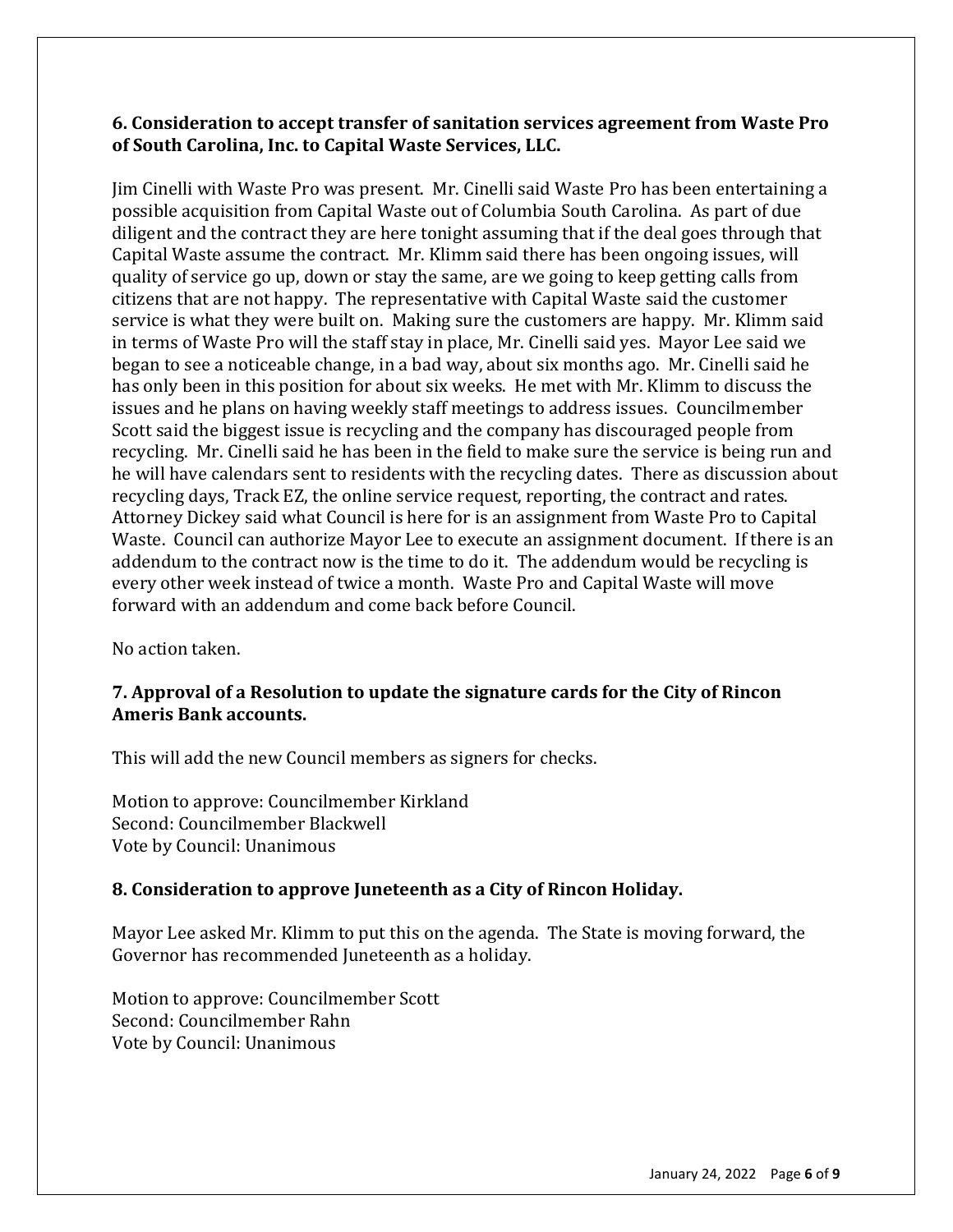# **9. Request approval to award the bid for Lost Plantation Golf Club Food and Beverage Services.**

Mr. Klimm said he wanted to keep this on the agenda to keep it on the front burner. He has met with the interested parties and has transmitted Council's issues; every one of them was satisfactory to the interested party. Attorney Dickey has drafted a lease that he will forward to the interested party and hopefully we can finalize this. Councilmember Browher said he thinks this is a great opportunity for the City. Mr. Klimm asked if there was any reason that he couldn't forward the draft lease to the interested party and Council for them to review so we can try and expedite this to get it going.

No action taken.

**10. Request approval to purchase three 2022 Chevrolet Tahoes from Brannen Motor Company in the amount of \$114,000. Outfitting by West Chatham Warning Devices in the amount of \$83,102.94. Graphics from Edwards Interior in the amount of \$1,606.02. Window tint from JP Window Tint in the amount of \$600. Three outfitted vehicles totaling \$199,308.96. LI #320.3200.542216.**

Chief Murrell said back in 2019 the fleet was in shambles. The plan was to purchase three this year and three next year. Councilmember Kirkland asked is it budgeted, yes. Councilmember Browher asked have you gotten any indication when they will be available, they were ordered in August but he is not sure. These will be black. Councilmember Browher asked will these put us in a rotation, yes.

Motion to approve: Councilmember Rahn Second: Councilmember Scott Vote by Council: Unanimous

# **11. Administrative Reports:**

**City Manager** – Mr. Klimm said we have talked about workshops and we need to get back to a series of workshops, we need to get to the next iteration of the Zoning Ordinance, we have the library issue, commercial alarm ordinance, and Blue Line Solutions, so we need to have at least a couple of workshops. Mayor Lee said we will have an extra Monday between meetings he would like to see us have a workshop on the 7<sup>th</sup>. We can have a strategic planning workshop on a Saturday. There will be a workshop on February 7<sup>th</sup> and February  $12<sup>th</sup>$ ; Mr. Klimm said he has 25 – 26 applications for Fire Chief, he is finalizing plan for interviews; February 8th they will have a meeting with the beautification committee; we will start back having staff meeting starting next week; they had the tractor trailer ordinance meeting, 50 people showed up. Every one there was opposed to the change, the purpose was not to substitute the Council meeting but to discuss alternatives, if we do restrict parking what is the alternative for small business. So we came up with a centralized solution and they were not in favor. Fundamentally it will negatively impact families and small businesses. Mayor Lee said he would like to see this in workshop and hear what was talked about. Mr. Klimm said the consensus was if there is an issue deal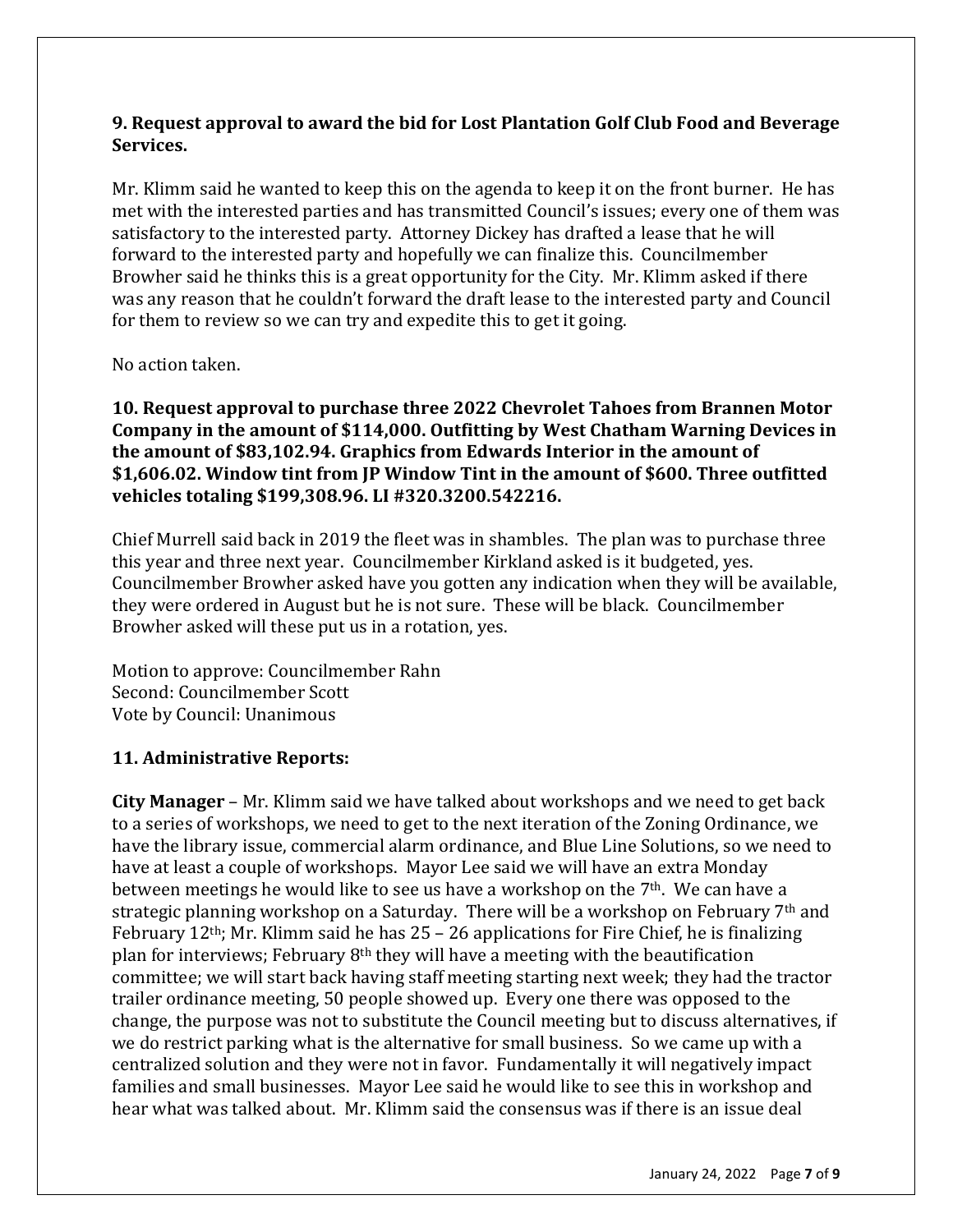with that problem and not them. Mayor Lee said one of the things he picked up on in Atlanta is there is money available for parking for tractor trailers from the federal government. Mr. Klimm said this will be included at the workshop.

**City Engineer** – Councilmember Browher asked about Weisenbaker Road the stripping is faded, it is very sloppily done. Mr. Morgan said they will take a look at it but we have not released the final retainage yet.

**Chief of Police** – Chief Murrell said they had minor fender bender with one of our new pickup trucks, it was not our fault.

**Fire Department** – Interim Chief Reed said they have had a busy ten days with fires, there are three people who don't have homes. The County has come together for all of the families. He has four perspective employees that will take the written test and the physical agility test.

**Mayor and Council** – Councilmember Scott thanked Council for supporting the MLK parade. Mayor Lee informed Council John Klimm has completed 120 hours of education and received his GMA Certificate of Excellence and completed the Robert E. Knox Leadership Institute.

# **12. Executive session to discuss personnel, pending litigation, attorney client privilege, and real estate.**

Motion: Councilmember Kirkland Second: Councilmember Browher Vote by Council: Unanimous

Motion to return to meeting: Councilmember Rahn Second: Councilmember Blackwell Vote by Council: Unanimous

# **13. Follow the statutes of executive session, to put on file an executive session affidavit and resolution.**

Motion to approve: Councilmember Kirkland Second: Councilmember Scott Vote by Council: Unanimous

# **14. Take any action that is needed on the items from executive session.**

No action taken.